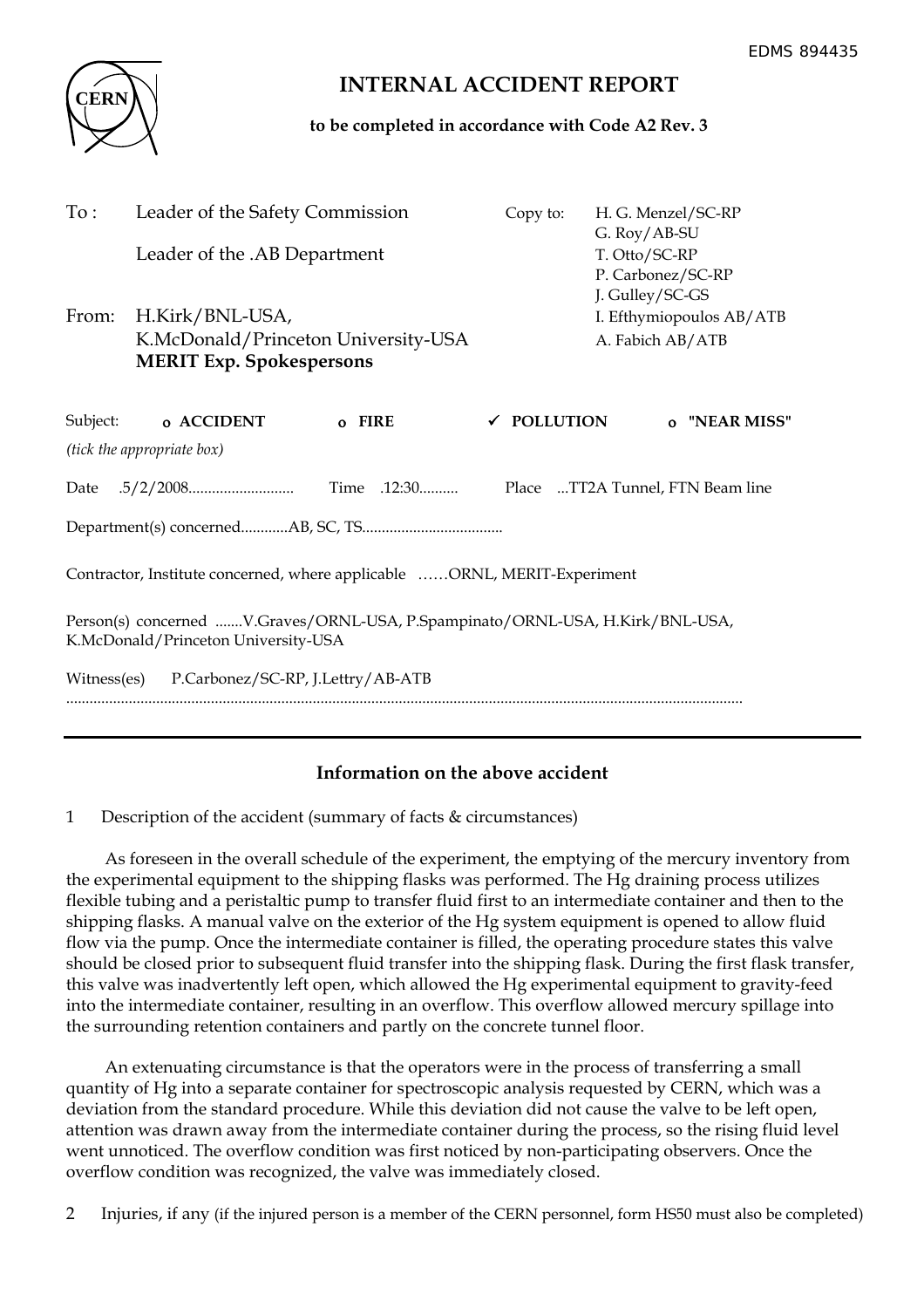NONE. Participants were exposed to mercury vapor during the spill, but respirators were in use by all participants during the draining and subsequent cleanup operations. Non-participating observers were requested to leave the area immediately after the occurrence.

3 Material damage or pollution

 Total volume of mercury spillage was approximately 200 ml. Of that volume, approximately 50ml made it to the retention plastic, and a smaller percentage splashed to the concrete floor of tunnel. During subsequent cleaning operations, all visible liquid Hg was retrieved and returned to the shipping flasks. During cleanup operations, the mercury vapor level was a maximum 500µg/m3 at floor contact, but the measured levels were less than  $50\mu g/m3$  after multiple cleaning operations.

4 Fire Brigade called (time) see SC/FB report 08/100, called at 12:38 aby T.Otto/SC-RP Other Services called SC/GS: J.Gulley for chemical safety

### 5 Immediate preventive action taken

 Non-participating observers were asked to leave the area immediately and to inform the fire brigade. Participants were already wearing personal protective equipment and mitigated the incident impact by immediately starting spill cleanup procedures with adequate material prepared beforehand for such cases.

6 Risk of reoccurrence of the accident?  $Y$ es  $\checkmark$  No

 After initial cleanup operations were completed and CERN approval was obtained, the mercury transfer procedure was completed without further incident. No further mercury transfer is required.

7 Appendices

 See also EDMS 891444: LESSONS LEARNED FROM INCIDENT OF MERCURY SPILL OF THE MERIT EXPERIMENT AND FOLLOWING ACTIONS

..............................................................................................................................................................…

Person concerned/witness signature: V. Graves/ORNL-USA Date 27.02.2008 Group Leader's signature: Date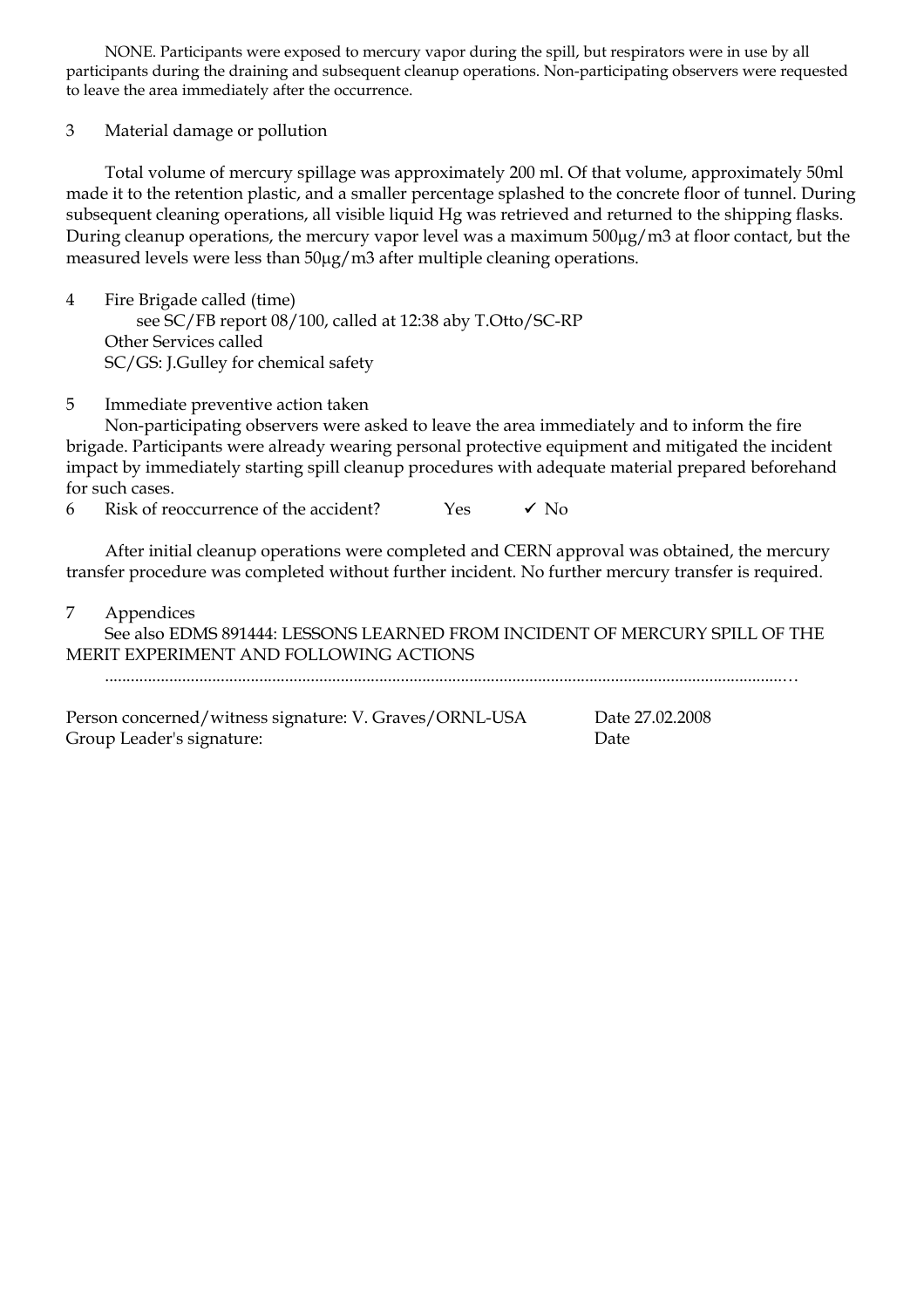#### **MEMORANDUM**

**TO:** TO THOSE WHO WANT TO IMPROVE **FROM:** GHISLAIN ROY (CERN AB/SU), ADRIAN FABICH (CERN AB) **SUBJECT:** LESSONS LEARNT FROM INCIDENT OF MERCURY SPILL IN THE MERIT EXPERIMENT **DATE:** 2/27/2008 **CC:** VAN GRAVES (ORNL), PHIL SPAMPINATO (ORNL)

#### INTRODUCTION

During the removal of the experimental equipment of MERIT, which also includes the emptying of the mercury loop, mercury was spilled in an uncontrolled way. The incident happened on 5. Feb 2008. The accident report is filed as 08-100 (CERN SC/FB).

This memorandum summarizes the items which have been discussed with the people involved in the incident and AB representatives (see FROM and CC). It describes actions and conditions which caused the incident (negative lessons), but also items which reduced the extent of impact (positive lessons).

#### ITEMS TO BE LEARNED

- 1- The **procedure manual** should be available in place of handling during all operations. The manual allows even trained and experienced workers to verify the handling (also a checklist is of use there). It is hard to remember all steps of a procedure by heart.
- 2- Involving such hazardous chemicals it is mandatory to **follow steps described in the operations manual**. Also any actions are restricted to the ones described in there. An **extra step** in the work to be done was not added formally and before-hand in the procedure. Although this was not the root cause of the accident, we should be reminded that additional tasks must be written in an existing procedure and additional risks considered at that time. Performing an additional task which is not in the procedure dramatically increases the risk of failure. **Additional tasks** to be performed, which are not described in the procedure, should be discussed beforehand and **documented as any other handling**.
- 3- **Retention basins** should be placed in stable positions, designed and dimensioned to their function.
	- a. The intermediate container should have been centered in the retention tray. Also the intermediate container was too tall compared to the height of the tray sides, allowing for Hg droplets overflowing and falling from height onto the tray to bounce back above the tray sides and fall onto the floor. A larger tray would have been useful in preventing the secondary spill from the tray onto the floor.